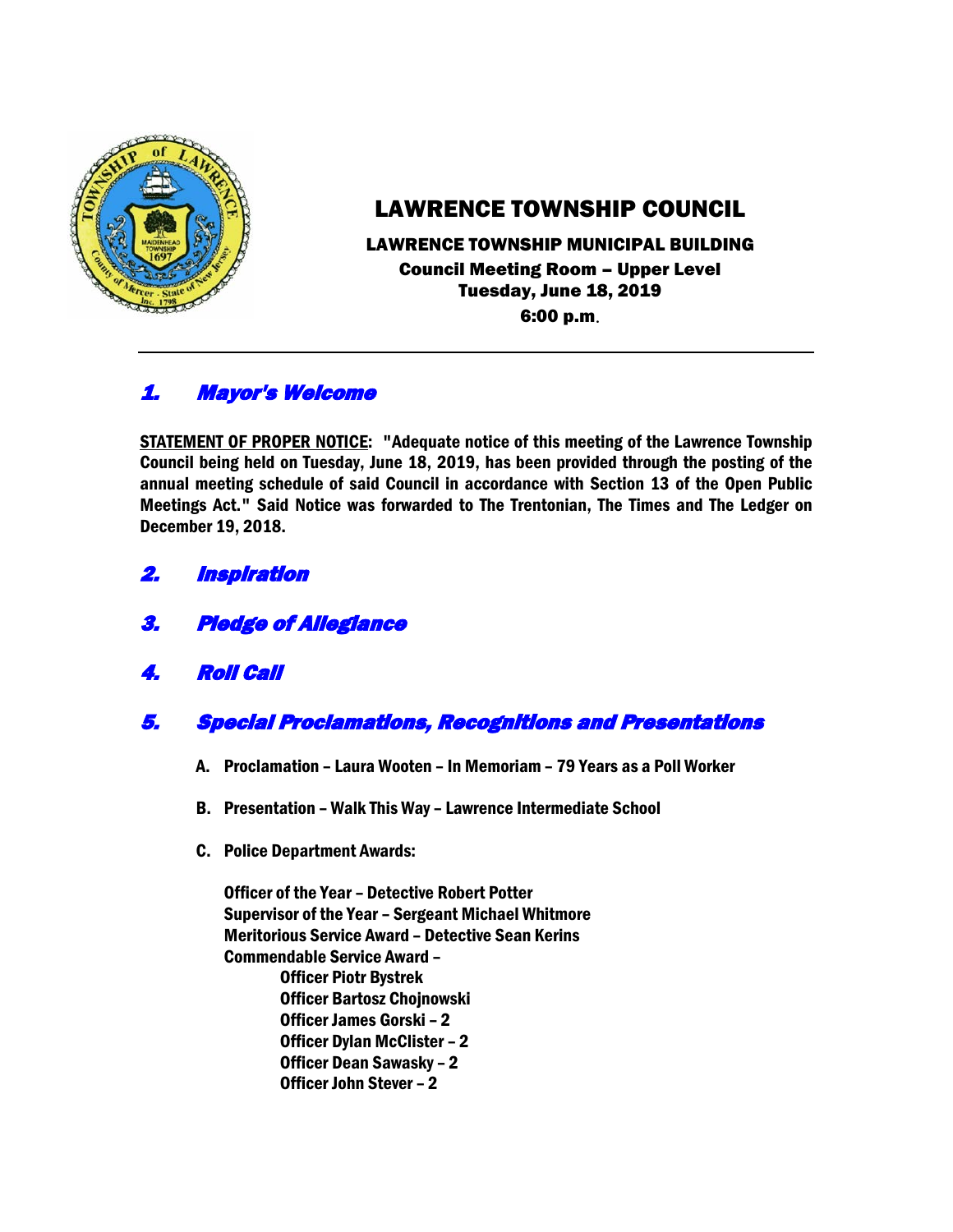Unit Citation Award –

Sergeant Richard Laird Detective Todd Caruso Detective Ryan Dunn Officer James Steimle Officer Marcin Piegza

Sergeant James Smith Sergeant Kevin Reading Detective Todd Caruso Detective Andrews Lee Officer John Stever Officer Bartosz Chojnowski Officer Pauliina Way Officer James Gorski Officer Robert Janoski Officer Piotr Bystrek

Life Saving Award – Officer Marc Poveromo Detective Andrew Lee Officer Mark Eggert Officer Shane Hickey

Community Award – Officer Christopher DiMeglio

Civilian Commendation – Andrew Popso Blazej Szyszko Urszula Szyszko Luis Rivera Melissa Velazquez Inspector Richard Macauley

## 6. Public Participation (5-minute limitation per speaker)\*\*

## 7. Review and Revision of the Agenda

## 8. Adoption of Minutes of Previous Meetings

- A. Regular Meeting February 19, 2019
- B. Regular Meeting March 5, 2019
- C. Regular Meeting March 19, 2019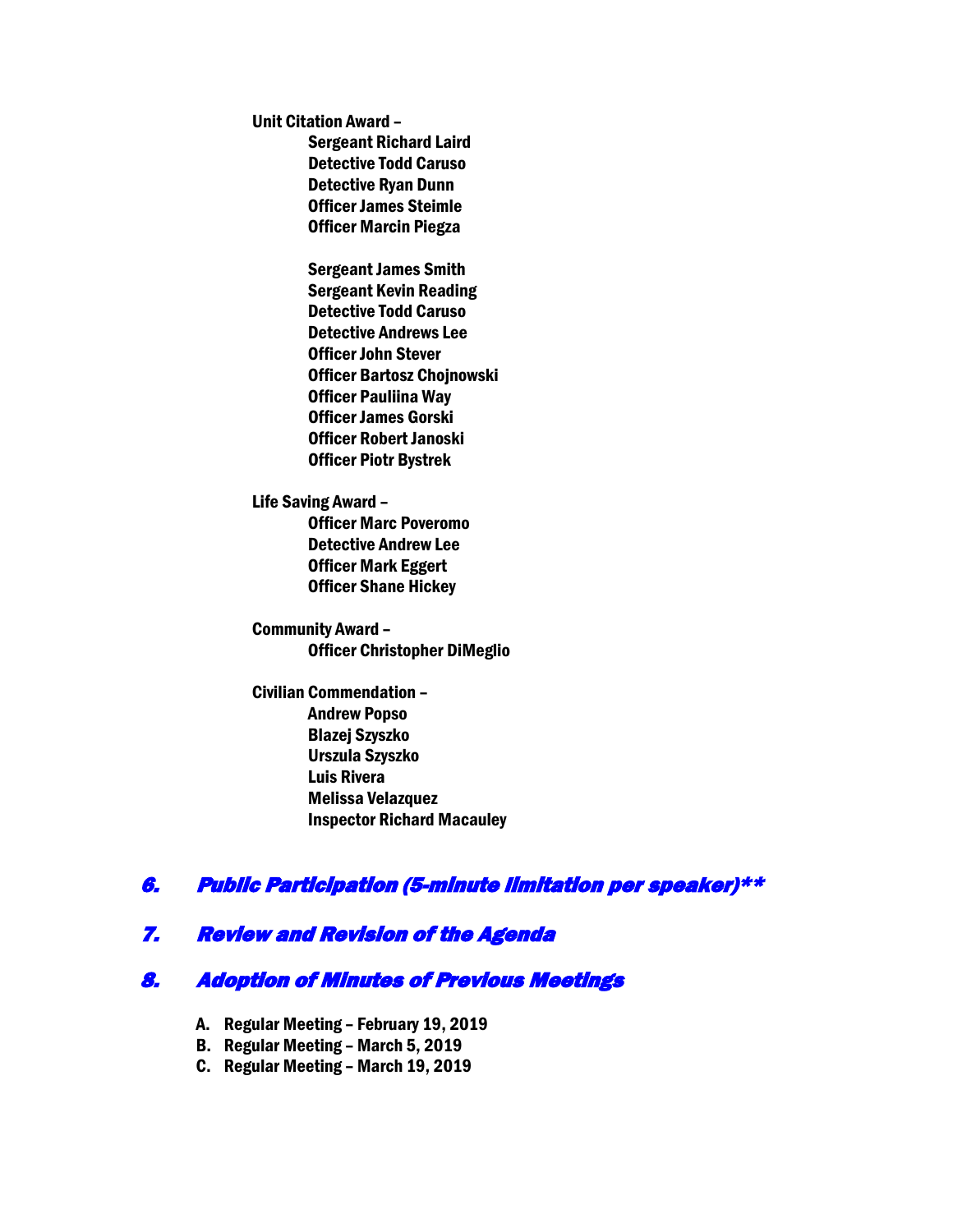## 9. Awarding and/or Rejecting of Bids\*

- A. Authorizing Awarding of Bid for Drainage Improvements Phase 1
- B. Authorizing the Awarding of Bid for Bergen Street Pedestrian Activated Crosswalk Lighting System
- C. Authorizing the Awarding of Bid for Road Improvement Program Phase 1
- D. Authorizing the Awarding of Bid #19-02 for Two (2) Class "A" Pumpers for Fire Services Department

### 10. Introduction of Ordinances**\*\***

- A. AN ORDINANCE AMENDING ORDINANCE 2319-19 SALARY ORDINANCE OF THE TOWNSHIP OF LAWRENCE-UNCLASSIFIED AND/OR EXEMPT, SEASONAL, EMERGENCY (NON-UNION) EMPLOYEES FOR 2018-2019
- B. AN ORDINANCE ADOPTING A CODIFICATION AND REVISION OF THE ORDINANCES OF THE TOWNSHIP OF LAWRENCE, COUNTY OF MERCER, STATE OF NEW JERSEY
- C. AN ORDINANCE AMENDING THE ADMINISTRATIVE CODE OF THE TOWNSHIP OF LAWRENCE – MEETINGS OF COUNCIL
- D. AN ORDINANCE AUTHORIZING THE PRIVATE SALE OF CERTAIN LANDS OF THE TOWNSHIHP OF LAWRENCE, COUNTY OF MERCER, NOT NEEDED FOR PUBLIC USE
- 11. Adoption of Ordinances\*
- 12. Manager's Report
- 13. Attorney's Report
- 14. Clerk's Report
- 15. Unfinished Business
- 16. New Business
- 17. Public Participation (3-minute limitation per speaker) \*\*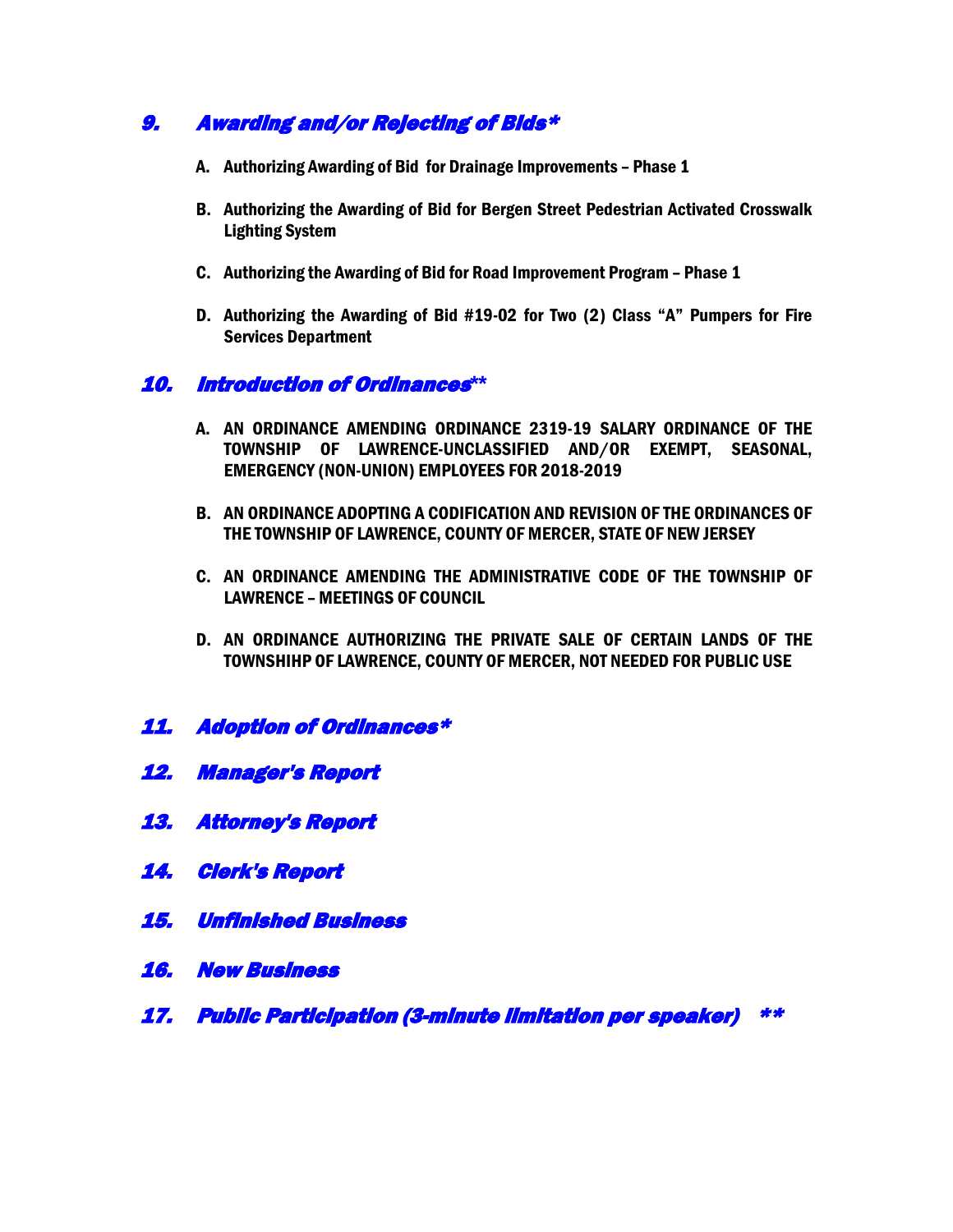## 18. Resolutions

#### A. Bond Acceptance

- 1) Authorizing Acceptance of Stabilization and Grading Bond for 85 Hoover Avenue
- 2) Authorizing Acceptance of Bonding for PSIP Metrix, SP-06/18

### B. Bond Release

#### C. Escrow Release

- 1) Authorizing Release of Soil Test Escrow for 3481 Lawrenceville Road, IP-15/19
- 2) Authorizing Release of Soil Test Escrow for 4278 Province Line Road, IP-08/19
- 3) Authorizing Release of Soil Test Escrow for 19 Buckingham Drive, IP-09/19 (Kahn)
- 4) Authorizing Release of Soil Test Escrow for 19 Buckingham Drive, IP-09/19 (Sherman)
- 5) Authorizing Release of Soil Test Escrow for 68 Carter Road, IP-12/19
- 6) Authorizing Release of Soil Test Escrow for 4432 Province Line Road, IP-16/19

#### D. Refunds

- 1) Authorizing Recreation Fee Refunds
- 2) Authorizing Tax Overpayment Refunds

### E. Special Items of Revenue

### F. Professional Services Agreements

- 1) Authorizing a Professional Services Agreement for Evaluation of Sidewalk Extension Along Route #206
- 2) Authorizing a Professional Services Agreement for Denow Road Improvement Project Inspection Services
- 3) Authorizing a Professional Services Agreement for LHT Maidenhead Meadows Inspection Services
- 4) Authorizing a Professional Services Agreement for Engineering Services for Construction Plans for Multi-Road Improvements
- 5) Authorizing a Professional Services Agreement for Engineering Services for Intersection of Princeton Pike and Fackler Road
- 6) Authorizing a Professional Services Agreement for Engineering Services for Keefe Road Connector Trail
- 7) Authorizing a Professional Services Agreement for Engineering Services for Roadway Improvement Projects
- 8) Authorizing a Professional Services Agreement for Planning Board and Zoning Board Projects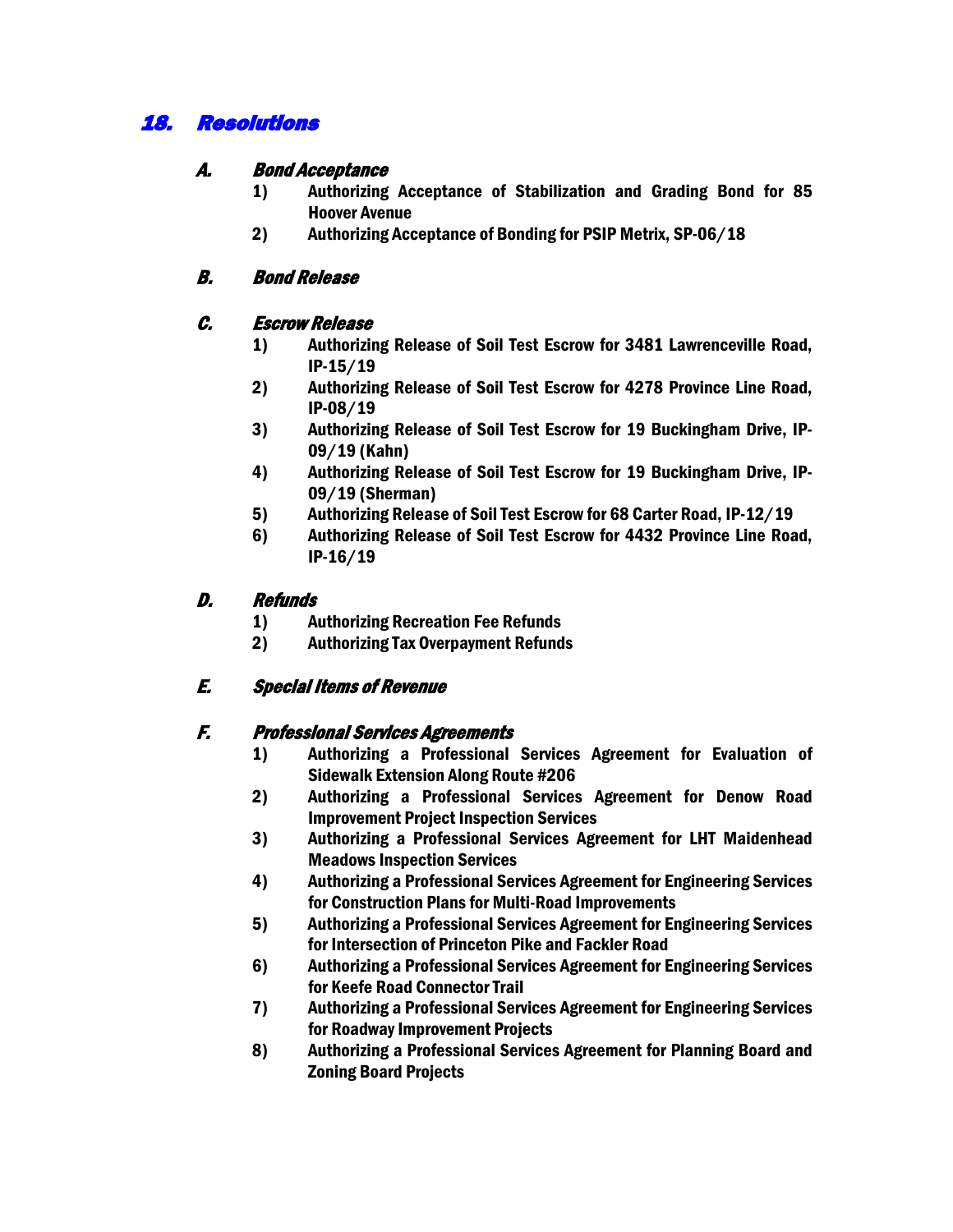- 9) Authorizing a Professional Services Agreement for a Route 206 Traffic **Study**
- 10) Authorizing Amending the Professional Services Agreement for the Township Attorney

### G. Grants

- 1) Authorizing Approval to Submit a Grant Application for Carson Road Safety and Roadway Improvements
- 2) Authorizing Approval to Submit a Grant Application for Road Improvement Program – Colonial Lakelands

#### H. Miscellaneous

- 1) Authorizing the Sale of 232 Federal Point Boulevard, an Affordable Housing Unit
- 2) Authorizing Fireworks in Celebration of the July 4th Holiday
- 3) Authorizing a Closed Session of Council Immediately Following the Regular Meeting for a Personnel Matter and Mt. Laurel Obligations
- 4) Authorizing the Mayor to Sign a Sanitary Sewer System Extension to the Lawrence Shopping Center, Section A1 of the Standard WQM-003
- 5) Authorizing the Municipal Manager to Execute an Agreement for the Keefe Road Connector Bikeway
- 6) Authorizing Summer Recreation Motorcoach Transportation Services
- 7) Authorizing Summer Recreation School Bus Transportation Services
- 8) Authorizing Renewal of ABC Club Licenses for 2019-2020
- 9) Authorizing Renewal of ABC Hotel/Motel Licenses for 2019-2020
- 10) Authorizing Renewal of ABC Licenses for 2019-2020
- 11) Authorizing the Township to Use a State Contract Vendor, Municibid, for Internet Auction Services
- 12) Authorizing the Purchase of 3 New Vehicles from Beyer Ford Through an Authorized ESC-NJ Co-Op
- 13) Authorizing the Purchase of (5) 2019 Ford F150 4x2 Regular Cab Trucks from Enterprise Fleet Management Trust

## 19. Council Initiatives & Liaison Reports

### 20. Written Communications

A. Letter from Kenyatta R. Arnette, PhD – submission of letters written by her Introduction to Social Media students